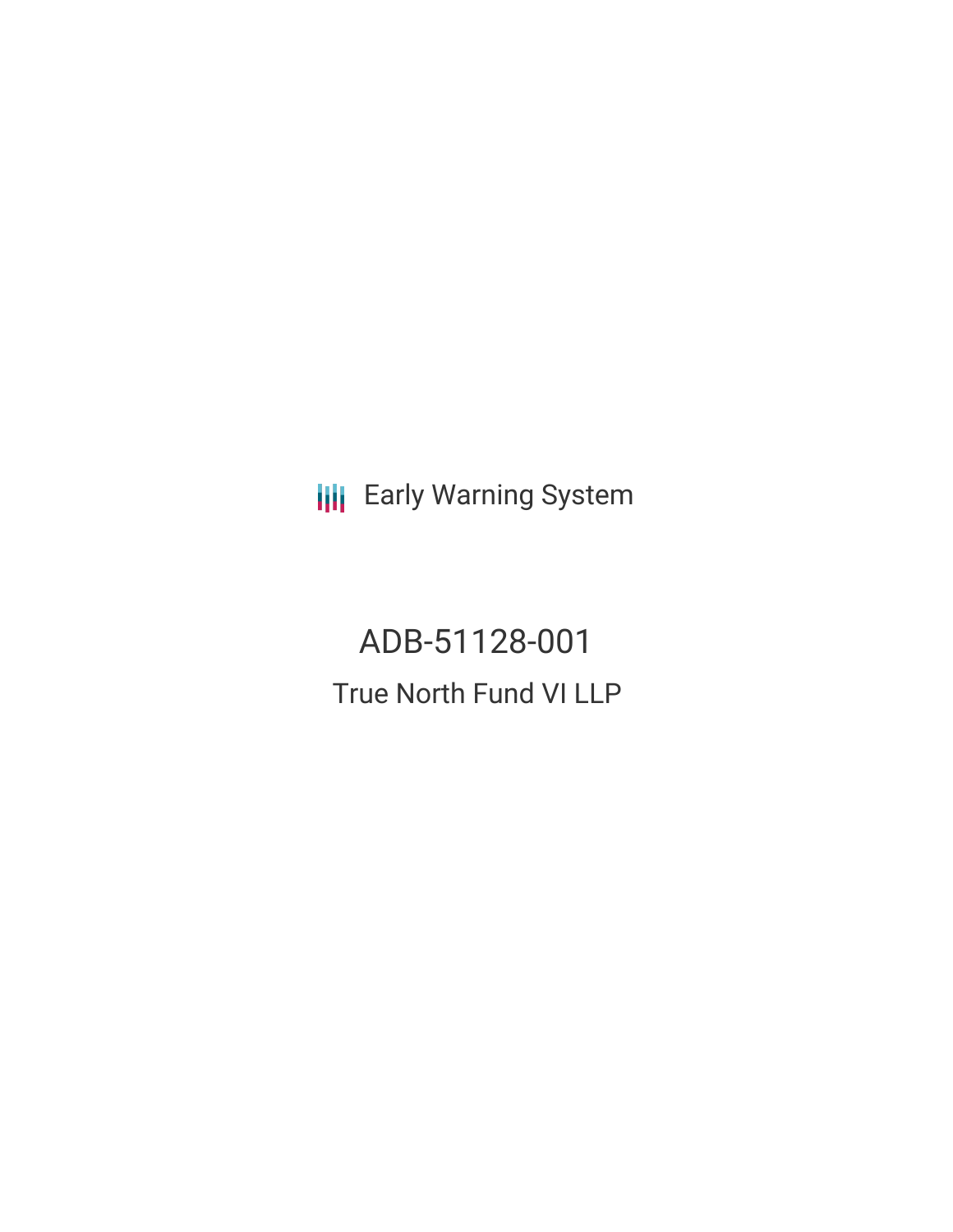

# **Quick Facts**

| <b>Countries</b>               | India                        |
|--------------------------------|------------------------------|
| <b>Financial Institutions</b>  | Asian Development Bank (ADB) |
| <b>Status</b>                  | Proposed                     |
| <b>Bank Risk Rating</b>        | FI                           |
| <b>Voting Date</b>             | 2017-12-18                   |
| <b>Borrower</b>                | True North Fund VI LLP       |
| <b>Sectors</b>                 | Finance, Infrastructure      |
| <b>Investment Type(s)</b>      | Equity                       |
| <b>Investment Amount (USD)</b> | \$50.00 million              |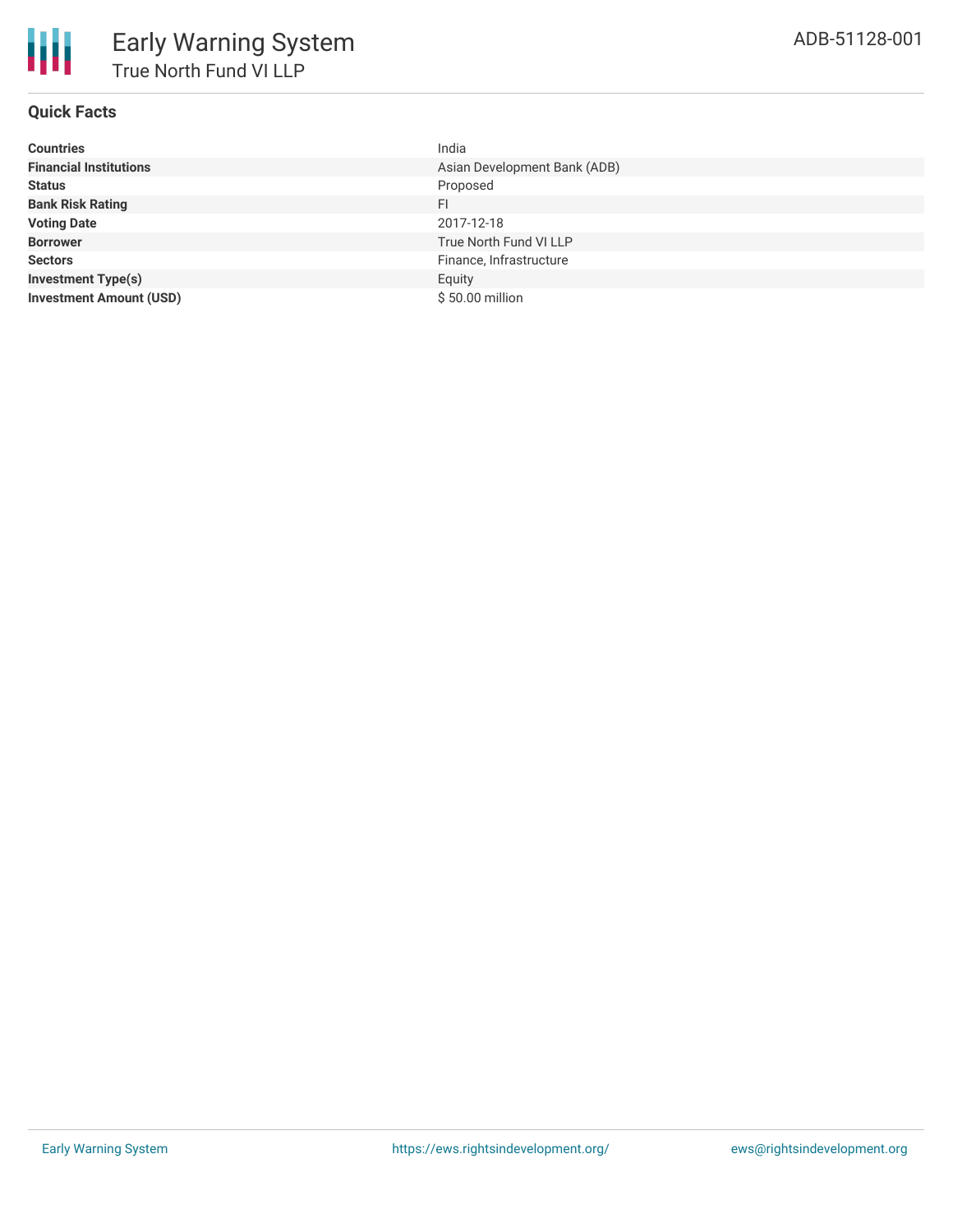

# **Project Description**

According to the bank website, "True North is one of India's leading and well-regarded private equity fund managers. The manager of True North Fund I, True North Ventures Private Limited, was established in 1999 with Mr. Vishal Nevatia as chief executive officer and managing partner. Over the years Mr. Nevatia has built a stable, cohesive investment team of 20 seasoned professionals who have worked on the various True North funds that include up to seven investment managers who focus on deal origination and structuring, relationship management and exits, and up to 13 business managers who focus on due diligence of new investment opportunities and operational engagement with portfolio companies. Since 2000, True North has raised more than \$1.9 billion through five fund vehicles and co-investment opportunities. It is one of the few private equity fund managers in India with expertise in executing control-oriented, expansion capital transactions in the middle market segment."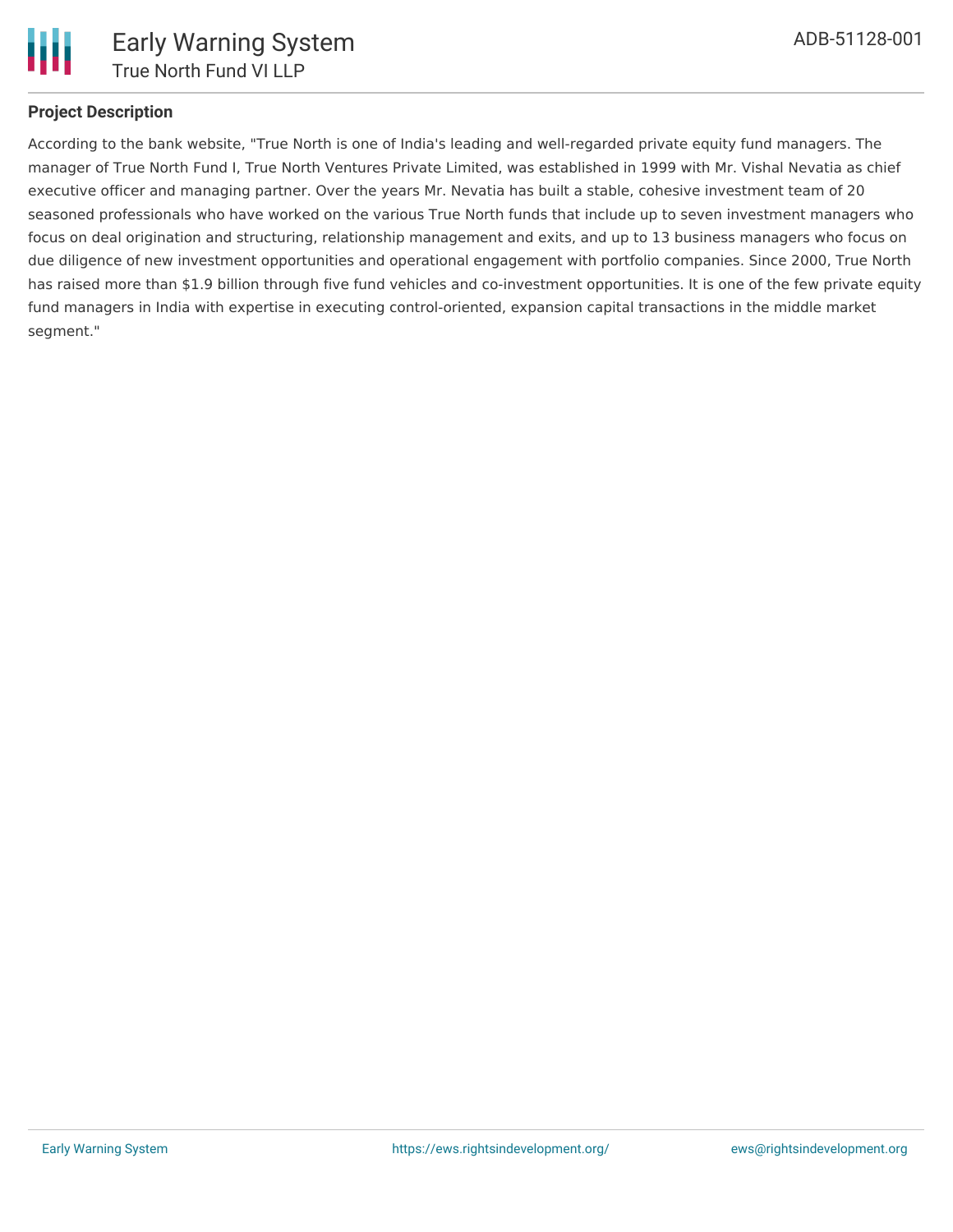### **Investment Description**

Asian Development Bank (ADB)

## **Financial Intermediary**

Financial Intermediary: A commercial bank or financial institution that receives funds from a development bank. A financial intermediary then lends these funds to their clients (private actors) in the form of loans, bonds, guarantees and equity shares. Financial intermediaries include insurance, pension and equity funds. The direct financial relationship is between the development bank and the financial intermediary.

True [North](file:///actor/1531/) Fund VI LLP (Financial Intermediary)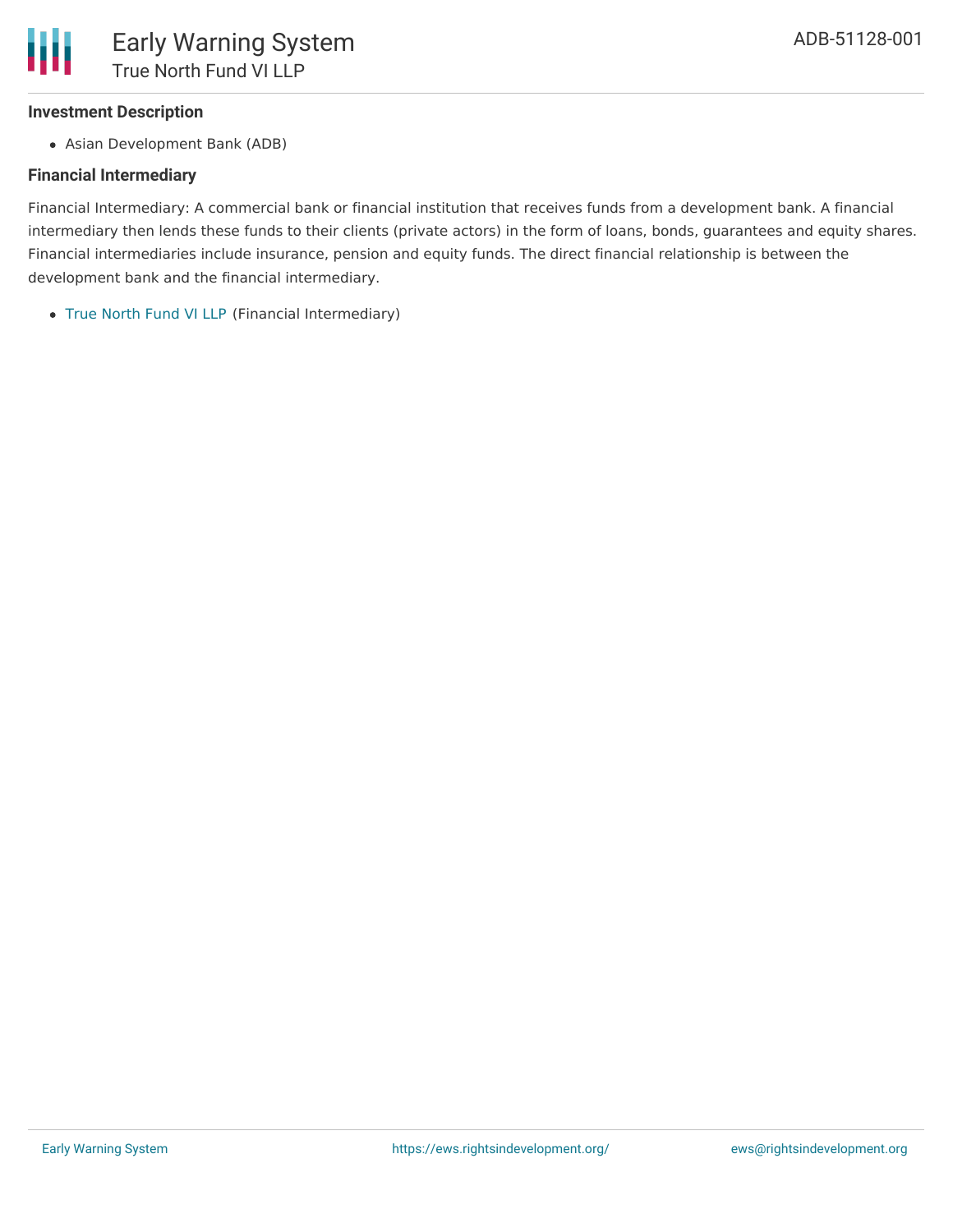

#### **Contact Information**

**Responsible ADB Department** Private Sector Operations Department **Responsible ADB Division** Private Sector Investment Funds & Special Initiatives Div **Responsible ADB Officer** Mahmud, Farshed

#### **ACCOUNTABILITY MECHANISM OF ADB**

The Accountability Mechanism is an independent complaint mechanism and fact-finding body for people who believe they are likely to be, or have been, adversely affected by an Asian Development Bank-financed project. If you submit a complaint to the Accountability Mechanism, they may investigate to assess whether the Asian Development Bank is following its own policies and procedures for preventing harm to people or the environment. You can learn more about the Accountability Mechanism and how to file a complaint at: http://www.adb.org/site/accountability-mechanism/main